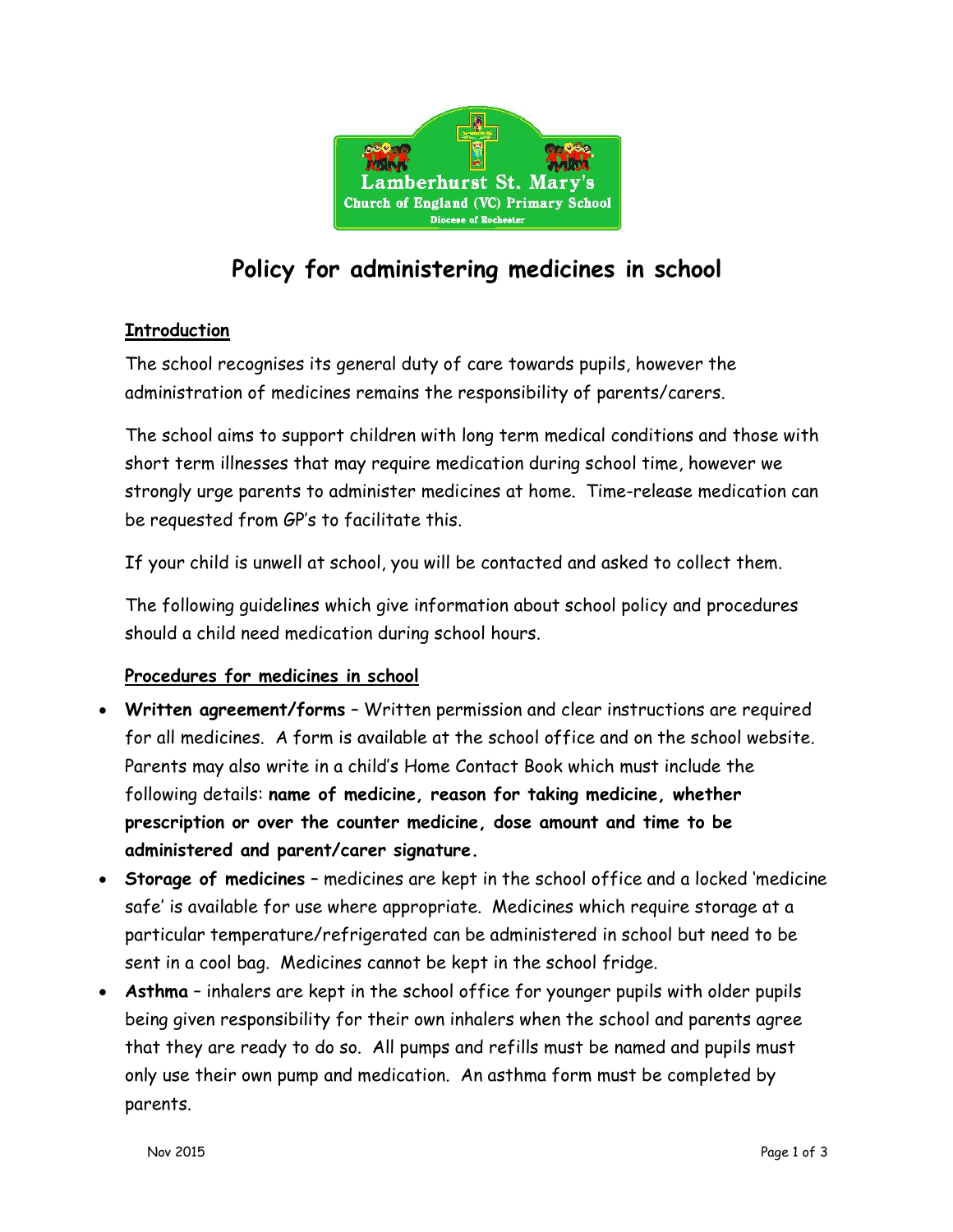- Regular and short term prescription medicines, prescribed by a doctor must be handed in at the school office in a named measured dose, preferably the original medicine container or a 1 dose named oral syringe. Please make your child aware that they need medicine and at what time so that they can help to remind staff if necessary.
- Emergency medicines such as Epi-pens and Antihistamines are kept in the school office and require a medicines form to be completed.
- Over the counter medicines are generally not encouraged and should be administered at home. Where an over the counter medicine is necessary e.g. travel sickness pills, short term pain killer for toothache etc. the procedures outlines above for other medicines must be followed.
- Long term medical needs where a child has a long term/more serious medical need such as diabetes, an individual written Care Plan will be agreed and completed with parents/carers and where appropriate medical professionals. Care Plans are reviews with parents/medical professionals regularly, according to individual need.
- Offsite trips and outings a medicine form must be completed for all medicines.
- Parents administering medicines during school time parents are always welcome, by prior arrangement with the school office, to come to school to administer medicines and cream for their own child during the school day.

#### Roles and responsibilities of staff managing / supervising medicines

The school acknowledges the common law 'duty of care' to act like any prudent parent. This extends to the administration of medicines and taking action in an emergency according to any care plans in place.

Advice and guidance will be sought where appropriate from medical professionals.

While school staff have no legal obligation to administer or supervise medicines for pupils, our school staff are all trained in the school policy and procedures for administering medicines and will usually agree to do so.

Under no circumstances should a child bring any medicines including throat lozenges and mouth gels to school without following the school medicines procedures. These could cause a serious hazard to the child or other children if found and swallowed.